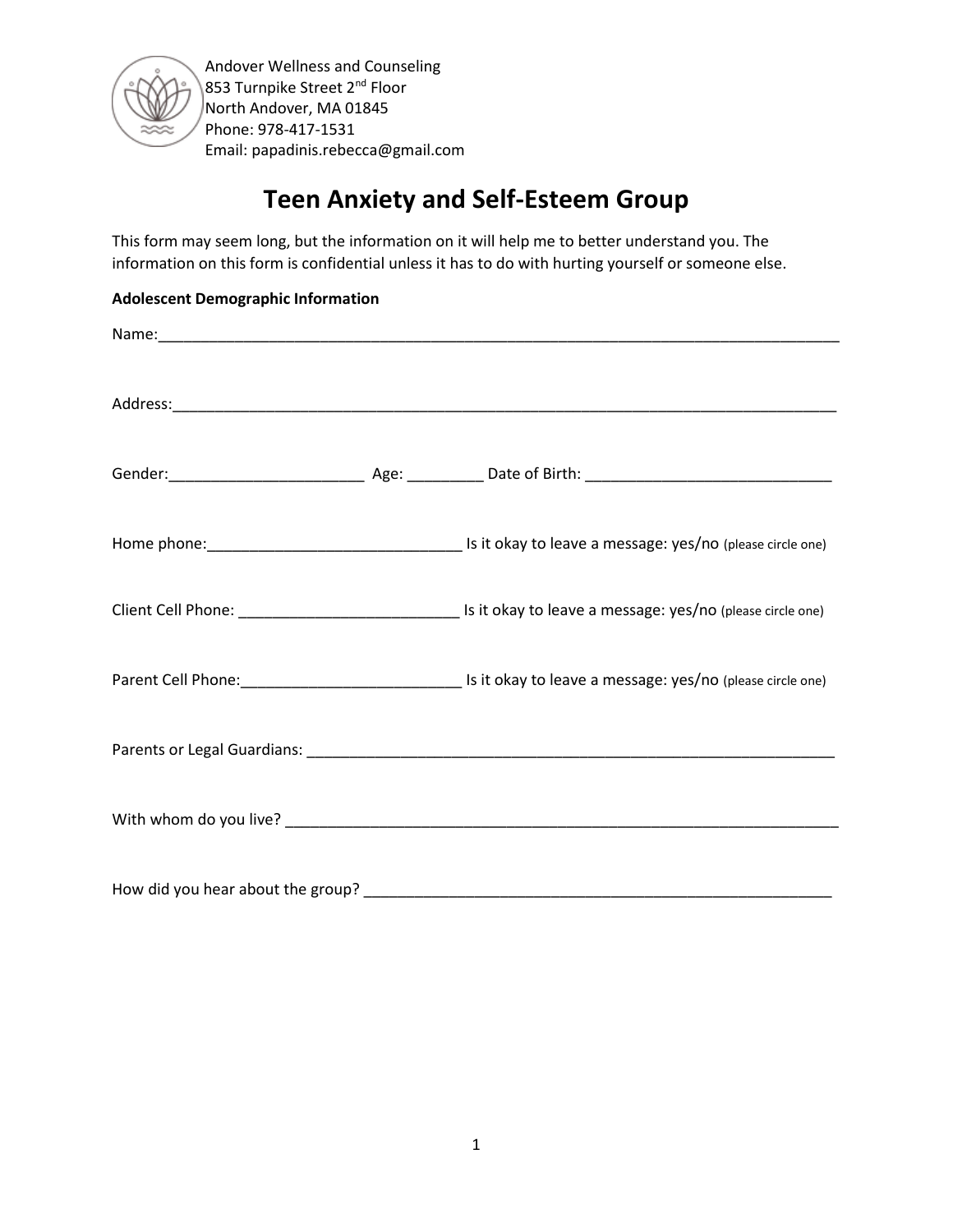

What school do you attend? \_\_\_\_\_\_\_\_\_\_\_\_\_\_\_\_\_\_\_\_\_\_\_\_\_\_\_\_\_\_\_\_\_\_\_\_\_\_\_\_\_ Grade: \_\_\_\_\_\_\_\_\_\_\_\_\_\_

Do you like attending this school? Are you have any difficulties? If so briefly explain.

\_\_\_\_\_\_\_\_\_\_\_\_\_\_\_\_\_\_\_\_\_\_\_\_\_\_\_\_\_\_\_\_\_\_\_\_\_\_\_\_\_\_\_\_\_\_\_\_\_\_\_\_\_\_\_\_\_\_\_\_\_\_\_\_\_\_\_\_\_\_\_\_\_\_\_\_\_\_\_\_\_\_\_\_\_

\_\_\_\_\_\_\_\_\_\_\_\_\_\_\_\_\_\_\_\_\_\_\_\_\_\_\_\_\_\_\_\_\_\_\_\_\_\_\_\_\_\_\_\_\_\_\_\_\_\_\_\_\_\_\_\_\_\_\_\_\_\_\_\_\_\_\_\_\_\_\_\_\_\_\_\_\_\_\_\_\_\_\_\_\_

\_\_\_\_\_\_\_\_\_\_\_\_\_\_\_\_\_\_\_\_\_\_\_\_\_\_\_\_\_\_\_\_\_\_\_\_\_\_\_\_\_\_\_\_\_\_\_\_\_\_\_\_\_\_\_\_\_\_\_\_\_\_\_\_\_\_\_\_\_\_\_\_\_\_\_\_\_\_\_\_\_\_\_\_\_

\_\_\_\_\_\_\_\_\_\_\_\_\_\_\_\_\_\_\_\_\_\_\_\_\_\_\_\_\_\_\_\_\_\_\_\_\_\_\_\_\_\_\_\_\_\_\_\_\_\_\_\_\_\_\_\_\_\_\_\_\_\_\_\_\_\_\_\_\_\_\_\_\_\_\_\_\_\_\_\_\_\_\_\_\_

What are your interests or hobbies?

#### **Assessment:**

Please check any/all of the symptoms that you are having

| Depression                                          | <b>Feeling hopeless</b>                   |
|-----------------------------------------------------|-------------------------------------------|
| <b>Extreme sadness</b>                              | Problems getting<br>along with family     |
| Trouble concentrating                               | Change in sleeping<br>habits              |
| <b>Memory Problems</b>                              | Lack of energy                            |
| Change in eating habits<br><b>Extreme happiness</b> | Weight changes<br>Feeling tearful         |
| Trouble going to school                             | Problems getting<br>along with friends    |
| Lack of enjoyment in<br>usual activities            | Feeling stressed                          |
| Obsessions/Compulsions                              | Feeling worried or<br>anxious             |
| Easily irritated                                    | Feeling fearful                           |
| <b>Feeling Guilty</b>                               | Physical complaints of<br>pain            |
| Problems with anger                                 | Sudden feelings of<br>panic               |
| Unusual dreams                                      | Muscle tension                            |
| Drug or alcohol use                                 | Acting violent                            |
| Thoughts of hurting<br>yourself or others           | Thoughts of killing<br>yourself or others |
| History of self-harming<br>behavior                 | Active self-harming<br>behavior           |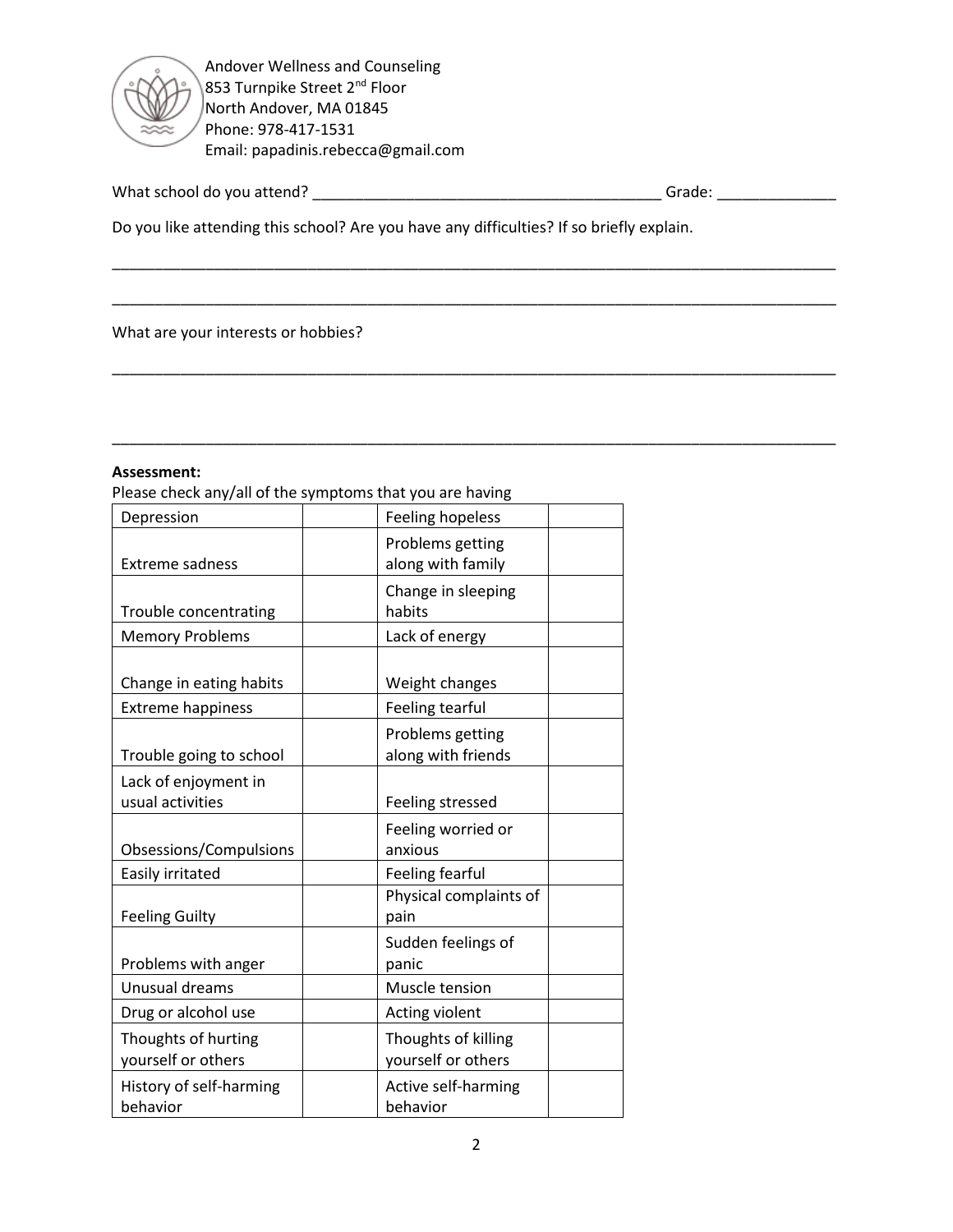

Do you currently see a therapist? (Yes/No) If so, what is their name?

Have you been diagnosed with a mental health disorder? If so, which one(s)?

#### **History:**

Have you ever experience any critical events or an event that you consider traumatic?

\_\_\_\_\_\_\_\_\_\_\_\_\_\_\_\_\_\_\_\_\_\_\_\_\_\_\_\_\_\_\_\_\_\_\_\_\_\_\_\_\_\_\_\_\_\_\_\_\_\_\_\_\_\_\_\_\_\_\_\_\_\_\_\_\_\_\_\_\_\_\_\_\_\_\_\_\_\_\_\_\_\_\_\_\_

\_\_\_\_\_\_\_\_\_\_\_\_\_\_\_\_\_\_\_\_\_\_\_\_\_\_\_\_\_\_\_\_\_\_\_\_\_\_\_\_\_\_\_\_\_\_\_\_\_\_\_\_\_\_\_\_\_\_\_\_\_\_\_\_\_\_\_\_\_\_\_\_\_\_\_\_\_\_\_\_\_\_\_\_\_

\_\_\_\_\_\_\_\_\_\_\_\_\_\_\_\_\_\_\_\_\_\_\_\_\_\_\_\_\_\_\_\_\_\_\_\_\_\_\_\_\_\_\_\_\_\_\_\_\_\_\_\_\_\_\_\_\_\_\_\_\_\_\_\_\_\_\_\_\_\_\_\_\_\_\_\_\_\_\_\_\_\_\_\_\_

\_\_\_\_\_\_\_\_\_\_\_\_\_\_\_\_\_\_\_\_\_\_\_\_\_\_\_\_\_\_\_\_\_\_\_\_\_\_\_\_\_\_\_\_\_\_\_\_\_\_\_\_\_\_\_\_\_\_\_\_\_\_\_\_\_\_\_\_\_\_\_\_\_\_\_\_\_\_\_\_\_\_\_\_\_

\_\_\_\_\_\_\_\_\_\_\_\_\_\_\_\_\_\_\_\_\_\_\_\_\_\_\_\_\_\_\_\_\_\_\_\_\_\_\_\_\_\_\_\_\_\_\_\_\_\_\_\_\_\_\_\_\_\_\_\_\_\_\_\_\_\_\_\_\_\_\_\_\_\_\_\_\_\_\_\_\_\_\_\_\_

\_\_\_\_\_\_\_\_\_\_\_\_\_\_\_\_\_\_\_\_\_\_\_\_\_\_\_\_\_\_\_\_\_\_\_\_\_\_\_\_\_\_\_\_\_\_\_\_\_\_\_\_\_\_\_\_\_\_\_\_\_\_\_\_\_\_\_\_\_\_\_\_\_\_\_\_\_\_\_\_\_\_\_\_\_

\_\_\_\_\_\_\_\_\_\_\_\_\_\_\_\_\_\_\_\_\_\_\_\_\_\_\_\_\_\_\_\_\_\_\_\_\_\_\_\_\_\_\_\_\_\_\_\_\_\_\_\_\_\_\_\_\_\_\_\_\_\_\_\_\_\_\_\_\_\_\_\_\_\_\_\_\_\_\_\_\_\_\_\_\_

\_\_\_\_\_\_\_\_\_\_\_\_\_\_\_\_\_\_\_\_\_\_\_\_\_\_\_\_\_\_\_\_\_\_\_\_\_\_\_\_\_\_\_\_\_\_\_\_\_\_\_\_\_\_\_\_\_\_\_\_\_\_\_\_\_\_\_\_\_\_\_\_\_\_\_\_\_\_\_\_\_\_\_\_\_

\_\_\_\_\_\_\_\_\_\_\_\_\_\_\_\_\_\_\_\_\_\_\_\_\_\_\_\_\_\_\_\_\_\_\_\_\_\_\_\_\_\_\_\_\_\_\_\_\_\_\_\_\_\_\_\_\_\_\_\_\_\_\_\_\_\_\_\_\_\_\_\_\_\_\_\_\_\_\_\_\_\_\_\_\_

\_\_\_\_\_\_\_\_\_\_\_\_\_\_\_\_\_\_\_\_\_\_\_\_\_\_\_\_\_\_\_\_\_\_\_\_\_\_\_\_\_\_\_\_\_\_\_\_\_\_\_\_\_\_\_\_\_\_\_\_\_\_\_\_\_\_\_\_\_\_\_\_\_\_\_\_\_\_\_\_\_\_\_\_\_

If so have you sought help for this, or does it continue to cause you distress at this time?

#### **Expectations:**

What would you like to get out of this group?

What else would you like for me to know at this time?